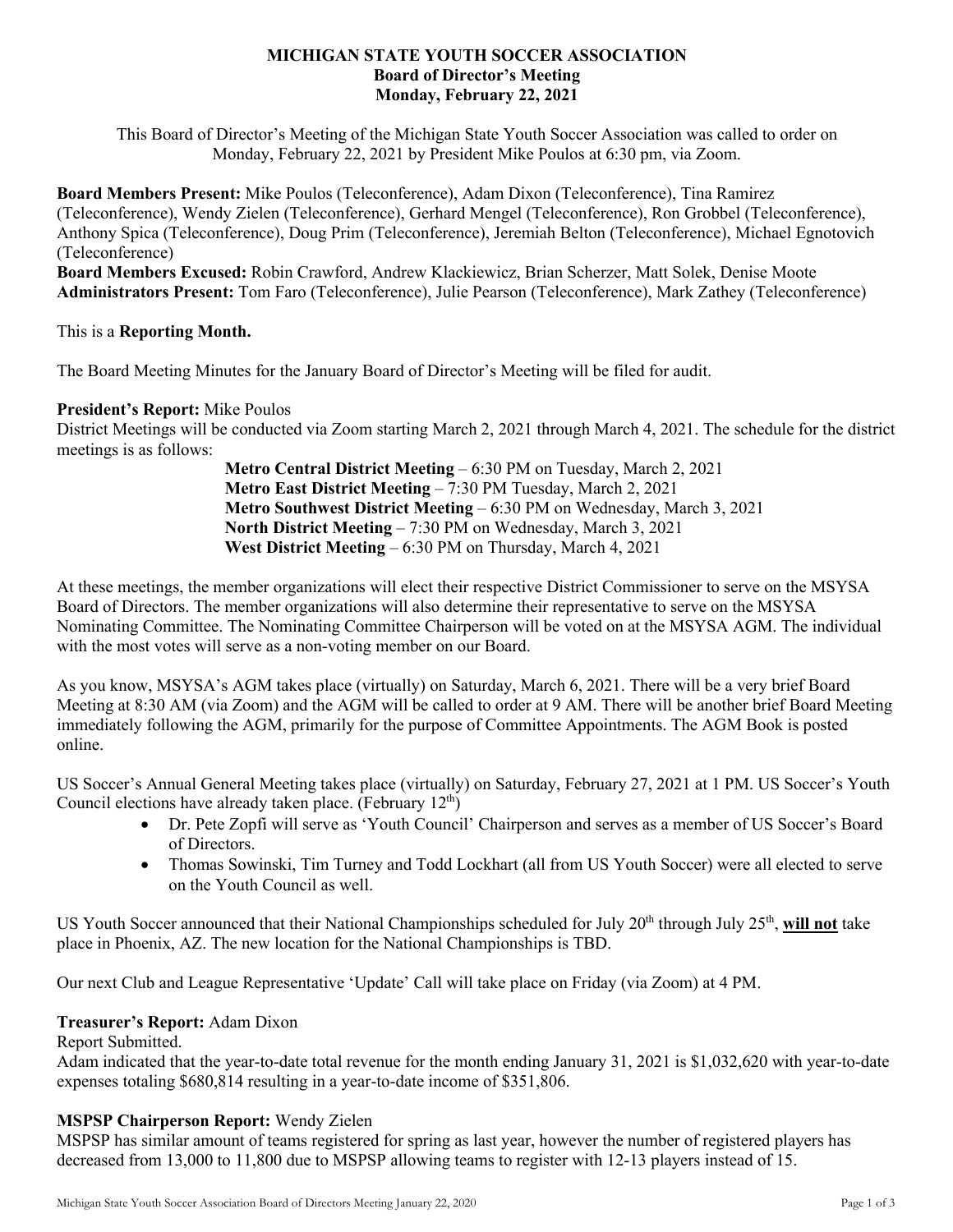**MSYSA Vice President:** Andrew Klaczkiewicz No Report. Excused.

**Secretary:** Tina Ramirez No Report.

**MSA (Adult) Report:** Gerhard Mengel The MSA AGM is being held on February 28, 2021 at 10 AM.

#### **SYRA Report:** Ron Grobbel

SYRA is continuing with recertifications. Previously, 'recertification' was a 4 hour in person process. This year, it's a 90 minute virtual class and the recertification is free. Despite these changes, our numbers are still low. Currently, there are 1,400 referees certified. In a normal year, there would be around 4,000.

**Recreation Director Report:** Brian Scherzer

No Report. Excused.

**North District Report:** Matt Solek No Report. Excused.

**Metro East Report:** Anthony Spica No Report.

**West District Report:** Doug Prim No Report.

**Metro Southwest Report:** Denise Moote No Report. Excused.

**Metro Central Report:** Michael Egnotovich No Report.

**Nominating Committee Report:** Jeremiah Belton No Report.

## **Executive Director's Report:** Tom Faro

Got Sport Update: Survey to Clubs & Leagues will be sent this week to inquire on their current use of the Got Soccer 'Legacy' System. Phase 1 training will take place March 15 through May 1. Phase 2 & 3 training will take place after May 1. There will be a brief Got Sport 'Info' Session during the MSYSA AGM.

Also, ODP, ODP 101 and ODP GK Programs will use the MDHHS 'MI Symptoms' Online Tool with players, coaches and evaluators. Instructions will be emailed to all participants this week.

## **Technical Director:** Mark Zathey

US Soccer granted MSYSA permission to host a virtual blended 'C' course. We are accepting registrations through Friday.

US Soccer has announced a new 'D' license course. Paul Thomas (and Mark) will review.

2021 ODP tryouts begin in March. We are in the process of securing coaching staff.

## **Unfinished Business:**

CASL is still working on finalizing their Fall 2020 registration with MSYSA. CASL anticipates this being completed prior to the MSYSA AGMA. The Board will revisit CASL status at Board Meeting, prior to AGM, on March 6, 202.

Tom Faro provided a RTP Update. MSYSA has a call with University of Michigan School of Public Health on Tuesday, February 23, 2021.